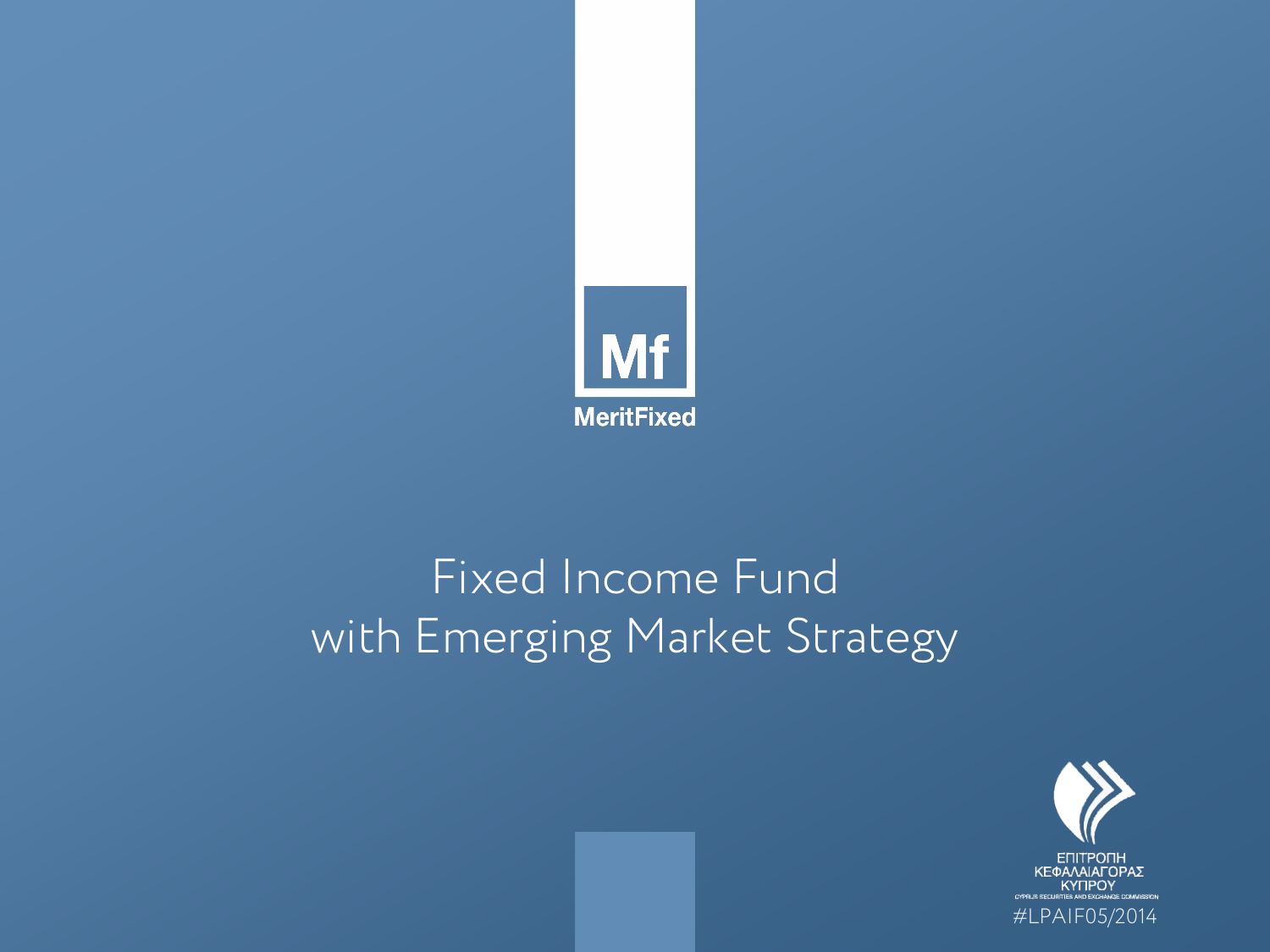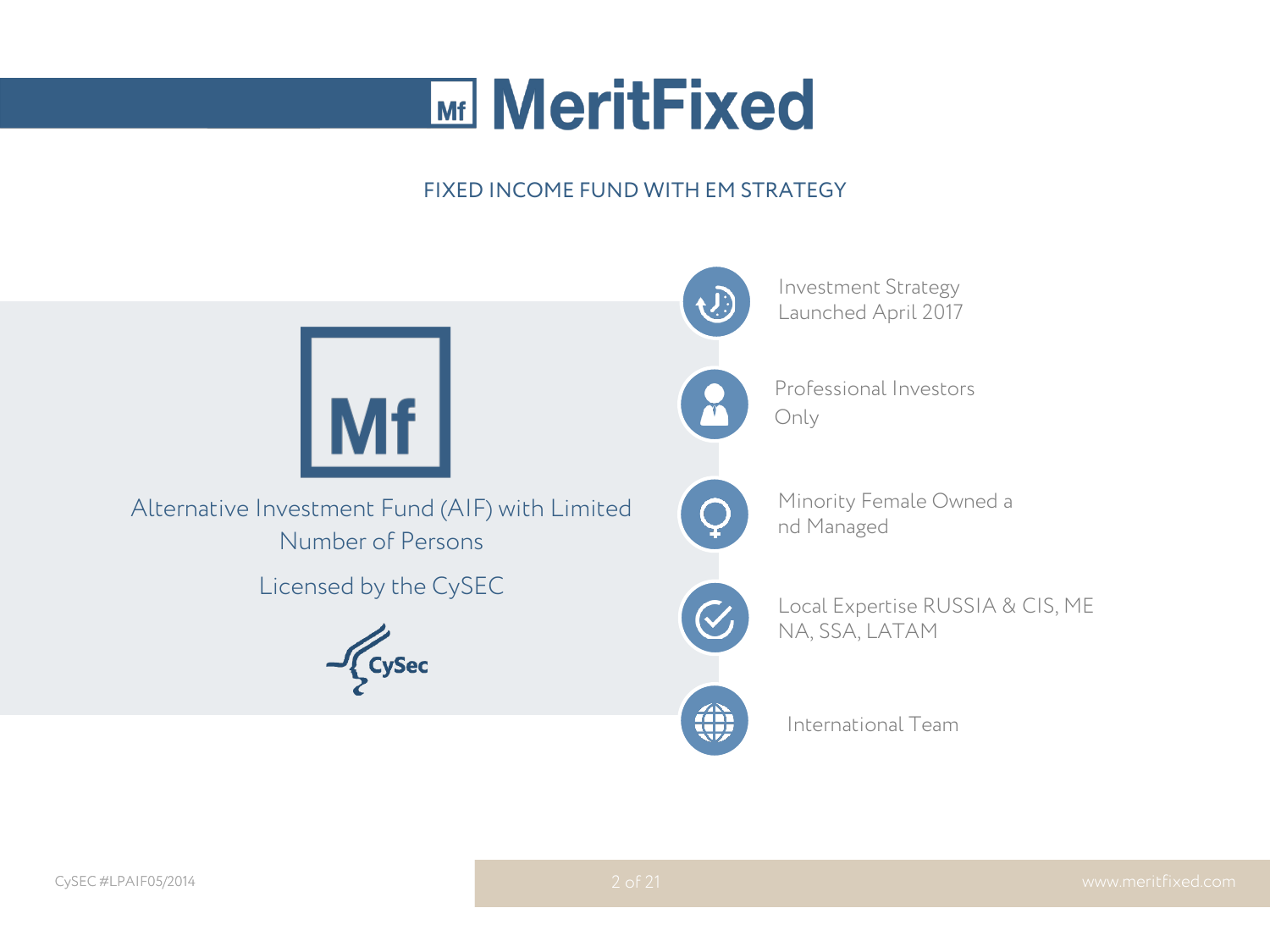### **MINORITY**



- The Fund is part of an investment group that includes a custody, asset management and intermediation business that is woman-owned, founded, and managed;
- The front desk team has a female to male ratio of 2:1;
- The Meritkapital team is comprised of individuals across 10 nationalities within the EM space. This gives the fund a significant advantage;
- The investment group was able to grow a unique, globally benchmarked product offering in a small capital markets industry:
	- The relationships of the group include some of the biggest buy side funds in Russia and some of the top 10 globally ranked funds by AUM;
	- Our strong and diverse regional relationships in the emerging markets where we invest form the niche of our business across all business lines;
- We are a minority-run business that drives innovative achievements:
	- Underwrote the first, locally denominated Kazakh bond that was also settle-able in international exchanges (the issuer was a subsidiary of the sovereign wealth fund of Kazakhstan);
- During the banking capital controls of Cyprus in the 2013 local financial crisis, the firm was the first player to bring liquidity back to the market by buying out frozen deposits for an exchange of deposits abroad. MINORITY<br>
The Fund is<br>
management<br>
Independence<br>
The front des<br>
Vithin the EM<br>
The investme<br>
product offeri<br>
Finds<br>
AUM;<br>
Our s<br>
marke<br>
busine<br>
We are a mind<br>
Ne are a mind<br>
Subsid<br>
During<br>
financ<br>
the m<br>
depos<br>
3 of 21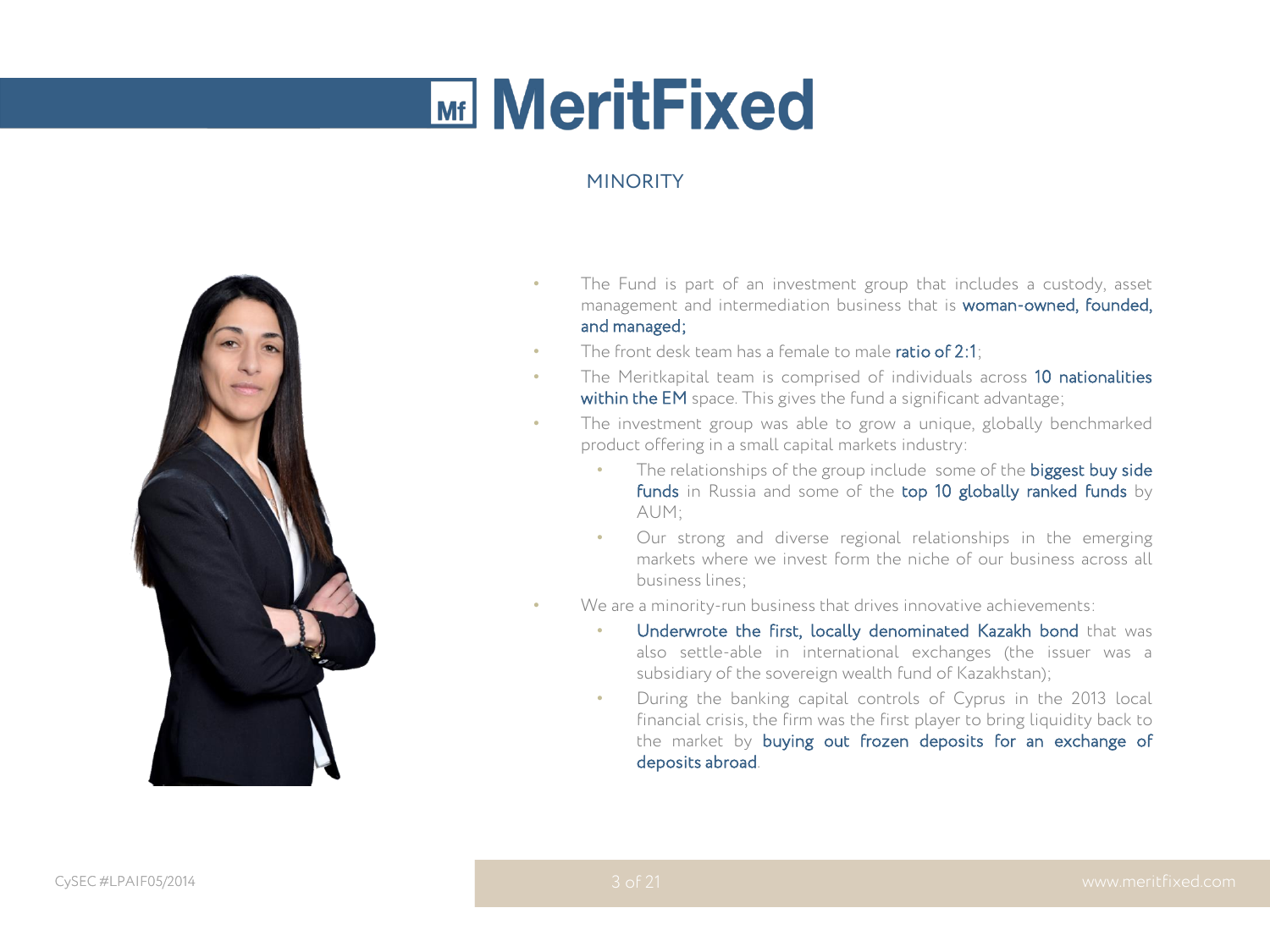### **SPECIFICS**

|                          | <b>SPECIFICS</b> |                                                      |
|--------------------------|------------------|------------------------------------------------------|
|                          |                  |                                                      |
| Fund Type:               |                  | Open-end fund                                        |
| Asset Class:             |                  | Fixed Income, Equities                               |
| Morningstar Categories:  |                  | Global Emerging Markets, New Issues, Distressed Debt |
| Inception:               |                  | 01/09/2016                                           |
| Investment Strategy:     |                  | See                                                  |
| Fund Base Currency:      |                  | <b>USD</b>                                           |
| Share Class Currency:    |                  | <b>USD</b>                                           |
| Benchmark:               |                  | JP Morgan Emerging Markets Bond Index                |
| Liquidity:               |                  | Monthly                                              |
| Domicile:                |                  | Cyprus                                               |
| ISIN:                    |                  | CYF000000200                                         |
| <b>Bloomberg Ticker:</b> |                  | <b>MERFXPT CY</b>                                    |
| Settlement platform:     |                  | CLEARSTREAM                                          |
|                          |                  |                                                      |
| IF05/2014                | 4 of 21          | www.m                                                |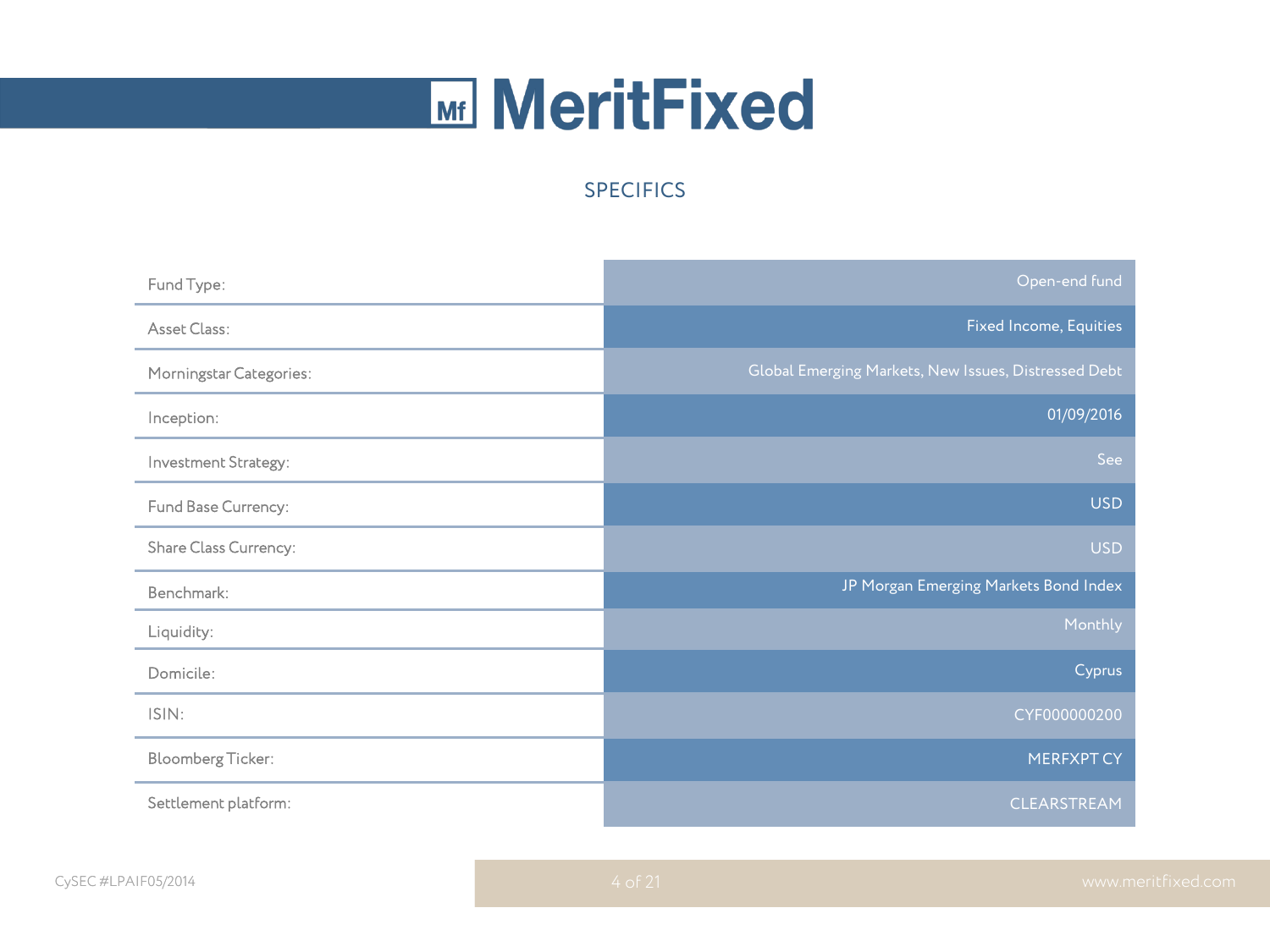#### **STRATEGY**

Significant premiums on new security on the existing curve result in oversubscribed books and high demand, causing significant (up to 1-2%) price appreciation

> New Issuance<br>Speculation Strategy New Issuance Event Driven (New System According to Local Expertise Reserves Inc. 2013)<br>Speculation Strategy (New York of According to Local Expertise Reserves Inc. 2014)

Fund has built local intelligence networks of investing professionals with diverse backgrounds

A mis-pricing in credit due to special situations compels investors to buy

**Opportunities** 

Careful selection of underlying names conducted by using relative value and financial statement analysis tools.

Proportionate weighting across the fund is kept in check with regional focus in the EM subset, across underlying industries, and now with investment in equities and European government bonds

Solid issuers **Diversification**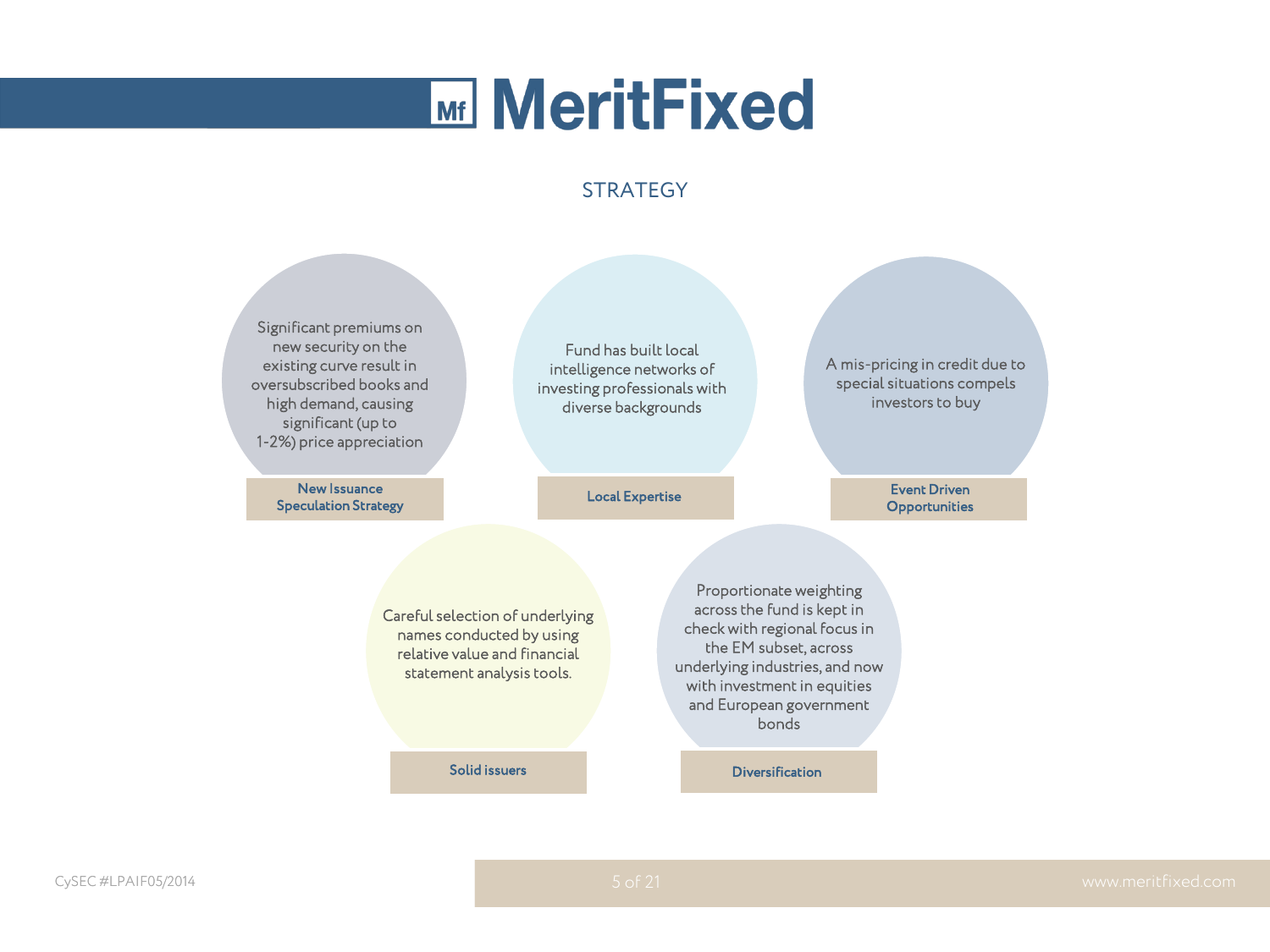Data as of 31 July 2020

|                          | PERFORMANCE |              |
|--------------------------|-------------|--------------|
| <b>Total Fund Assets</b> |             | \$42.963,178 |
| Yield Since Inception    |             | 0.03%        |
| Modified Duration        |             | 7.54 years   |
| Yield to Worst           |             | 8.19%        |
| Credit Rating            |             | $BB+$        |
| Cash                     |             | $-0.84%$     |
| Repo Instruments         |             | $-3.76%$     |
|                          |             |              |
| IF05/2014                | 6 of 21     | www.m        |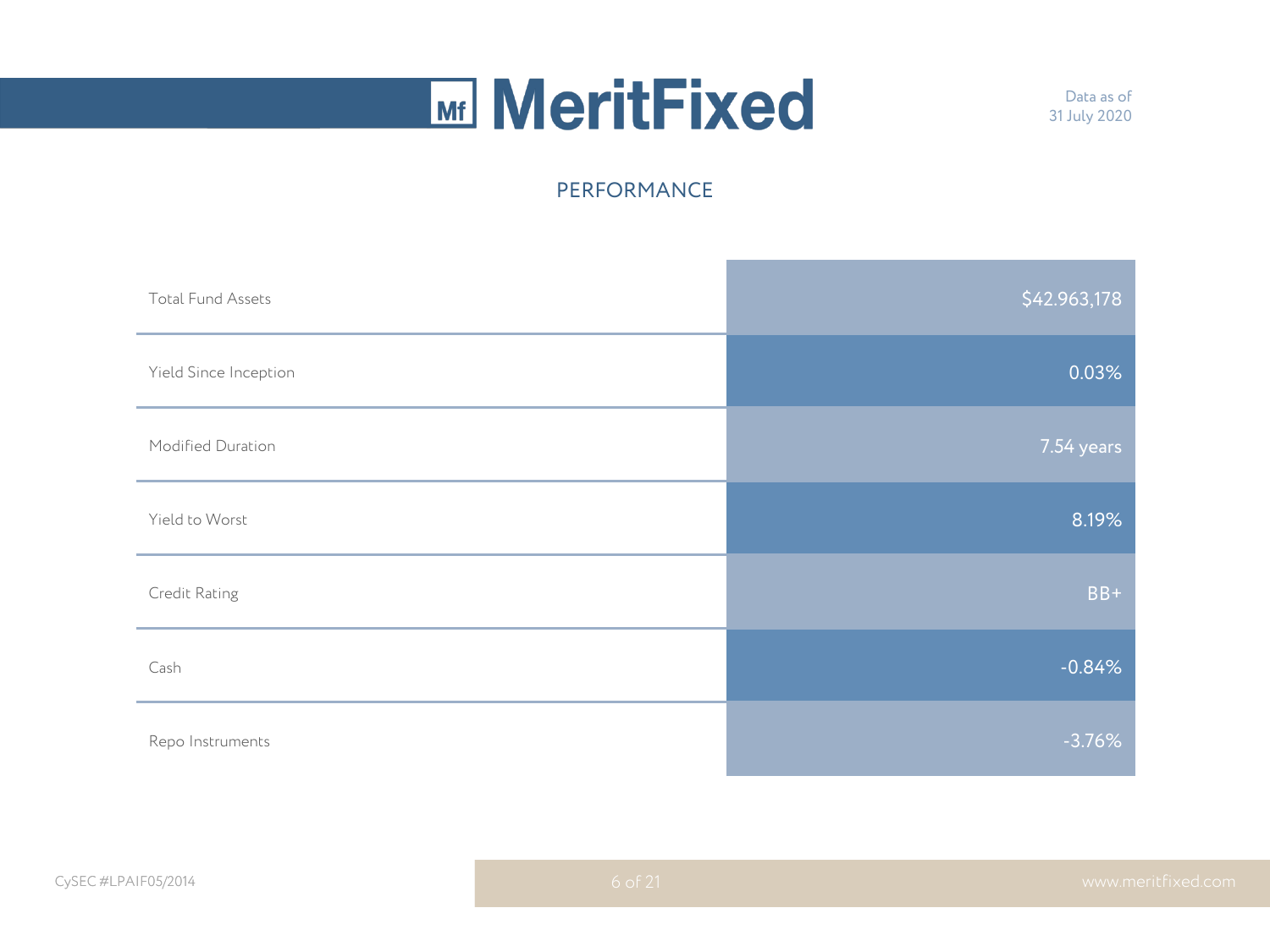#### PERFORMANCE SINCE INCEPTION

|      |                |          |                    | PERFORMANCE SINCE INCEPTION |                                                                                                               |
|------|----------------|----------|--------------------|-----------------------------|---------------------------------------------------------------------------------------------------------------|
| Year |                | MFIF     | Index <sup>®</sup> | 2017                        | Emerging markets rallied                                                                                      |
| 2017 | 2Q             | 0.29%    | 2.21%              |                             | Hunger for yield<br>Weakening dollar                                                                          |
|      | 3Q             | 2.02%    | 2.38%              |                             | Recovering commodity prices                                                                                   |
|      | $4\mathrm{Q}$  | 1.45%    | 0.54%              | 2018                        | US Fed quantitative tightening $\rightarrow$<br>$\bullet$                                                     |
|      | Year (9 month) | 3.80%    | 5.21%              |                             | UST 10 year above 3%<br>$\bullet$<br>EM spreads widening<br>$\bullet$                                         |
| 2018 | 1Q             | $-1.40%$ | $-1.78%$           |                             | Geo-political tensions:<br>$\bullet$                                                                          |
|      | 2Q             | $-3.86%$ | $-3.51%$           |                             | US relations with China, Turkey,<br>$\bullet$<br>Russia sanctions                                             |
|      | 3Q             | 1.41%    | 1.87%              |                             | Argentina bailout, elections in Brazil, Mexico<br>$\bullet$<br>Huge Emerging Market ETF outflows<br>$\bullet$ |
|      | $4\mathrm{Q}$  | $-0.45%$ | $-1.19%$           |                             | Conservative strategy to reduce<br>$\bullet$<br>modified duration and exposure<br>$\bullet$                   |
|      | Year           | $-4.29%$ | $-4.61%$           |                             | to high beta credit<br>$\bullet$                                                                              |
| 2019 | 1Q             | 1.96%    | 6.59%              | 2019                        | Fed pausing the interest rate hike<br>$\bullet$                                                               |
|      | 2Q             | 4.65%    | 3.76%              |                             | Improvement in geopolitics<br>Return of Emerging Market                                                       |
|      | 3Q             | 3.26%    | 1.34%              |                             | ETF inflows<br>Improved market sentiment post tough end to                                                    |
|      | 4Q             | $-0.37%$ | 2.09%              |                             | 2018                                                                                                          |
| 2020 | 1Q             | $-3.00%$ | $-11.76%$          | 2020                        | Global Pandemic<br>$\bullet$                                                                                  |

CySEC #LPAIF05/2014 www.meritfixed.com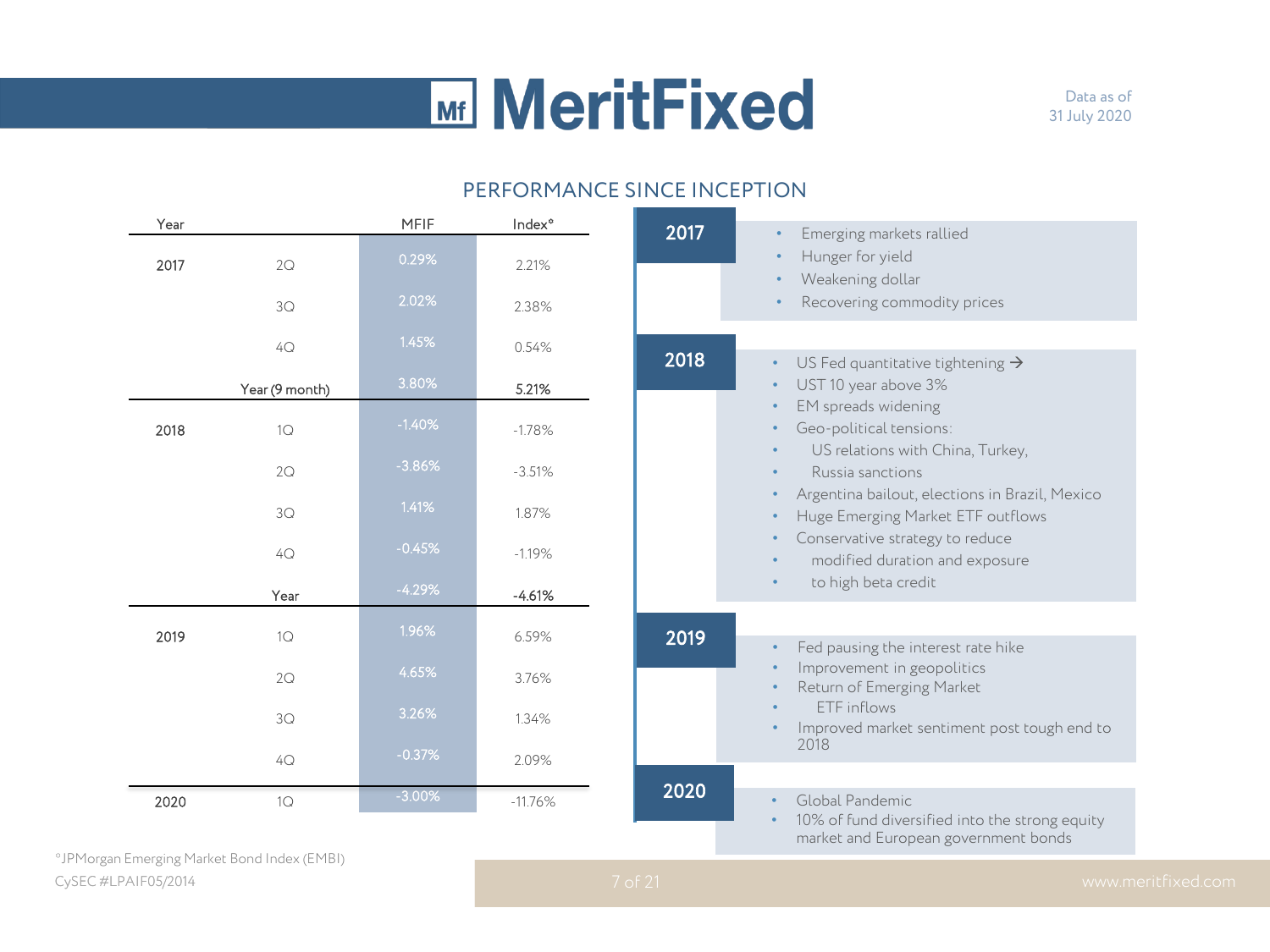Data as of 31 July 2020



\*The Fund remained dormant between Sep 2016 and Mar 2017. The Performance is presented from the date the investment strategy was implemented.

#### Fund performance displayed net of fees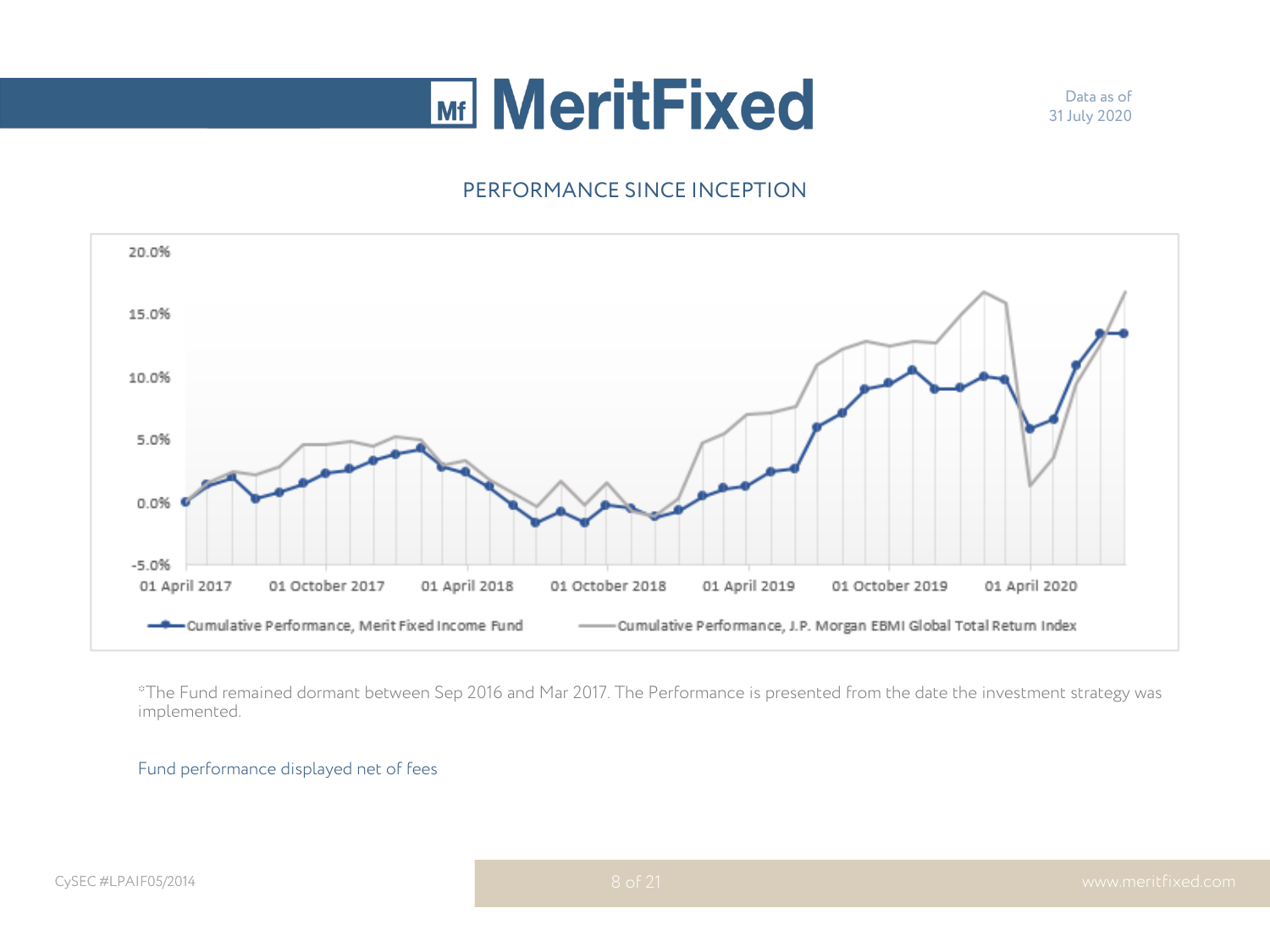Data as of 31 July 2020

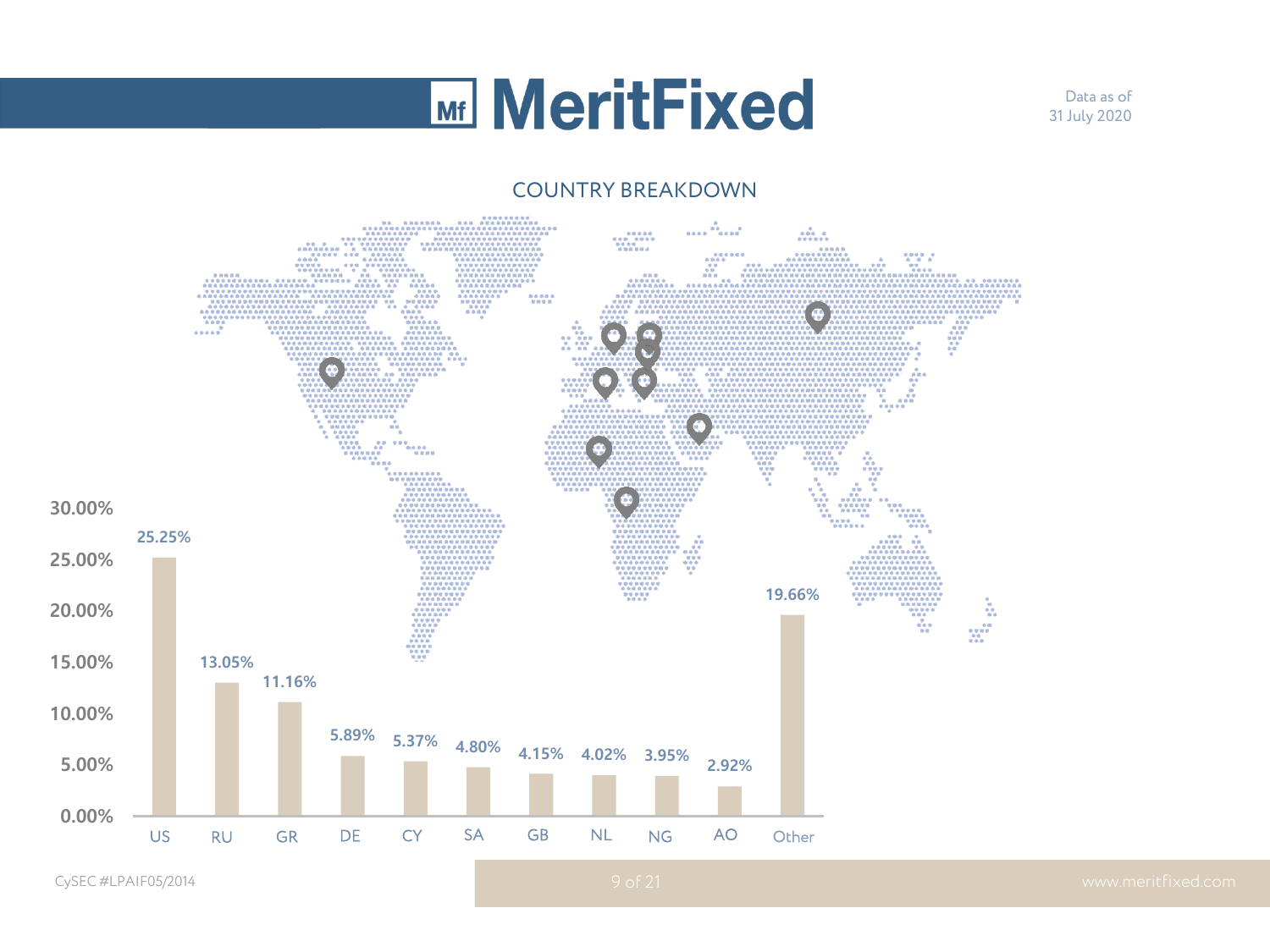Data as of 31 July 2020

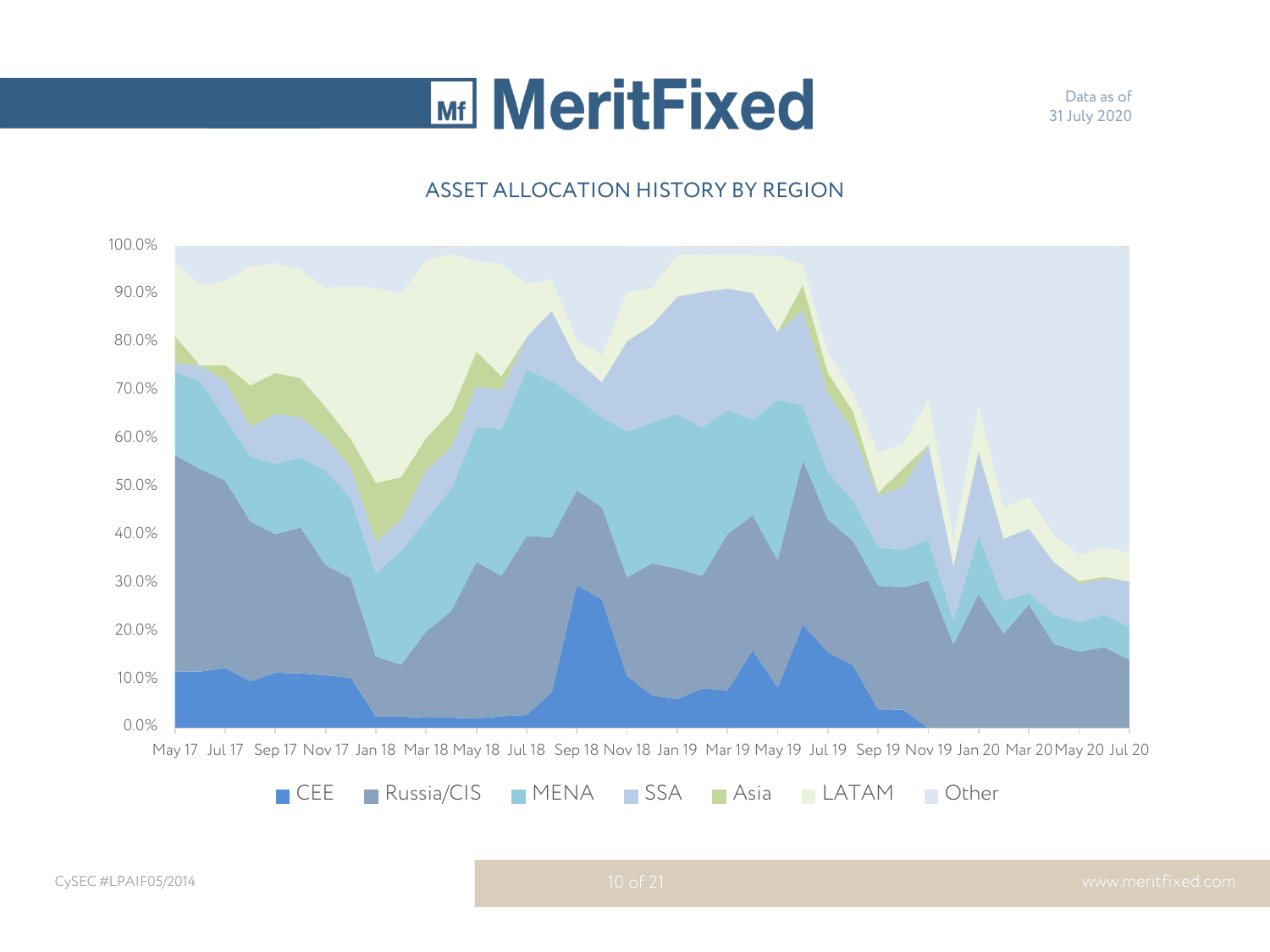Data as of 31 July 2020

#### FUND INFORMATION

### Sector Breakdown

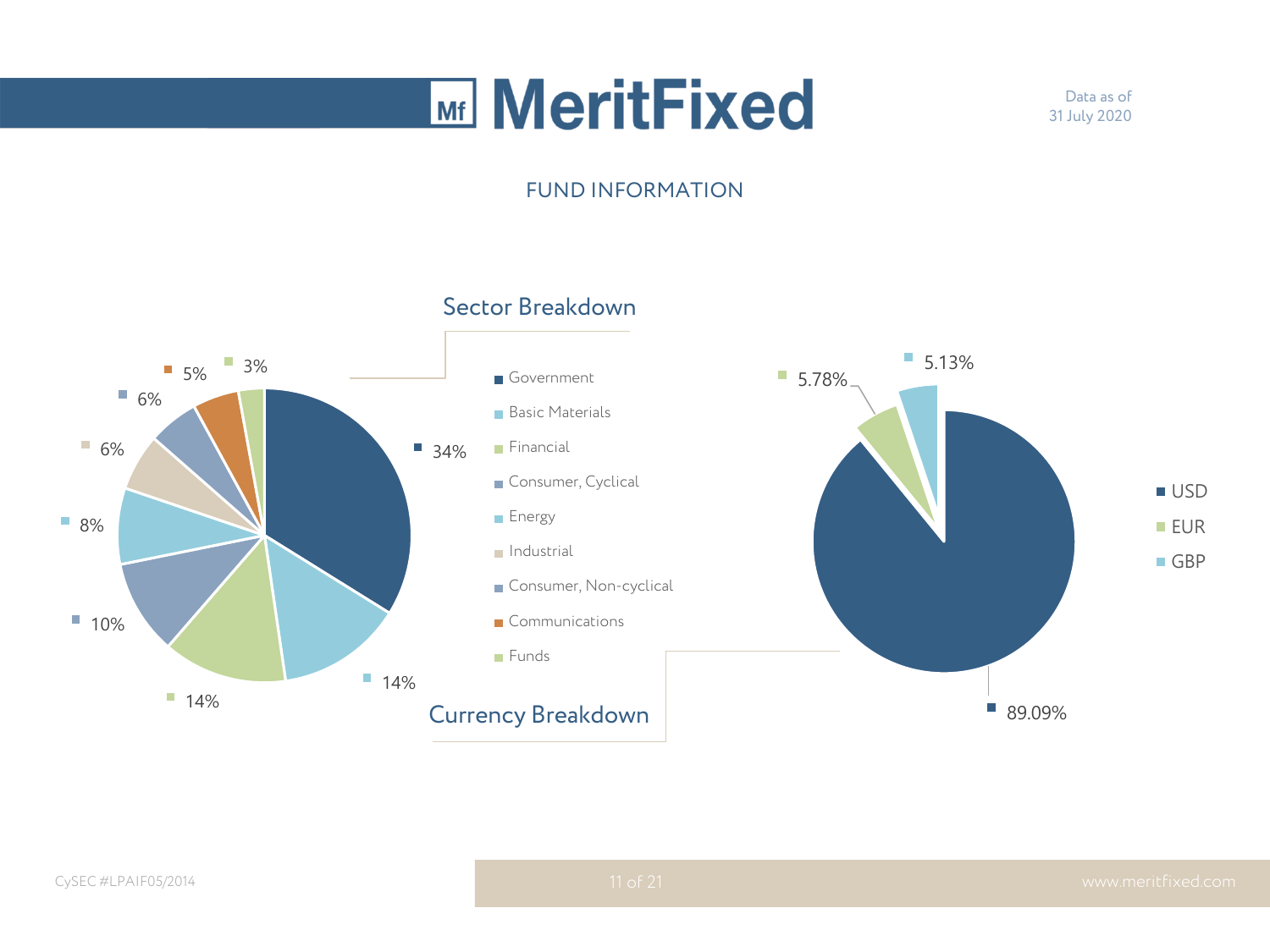## **Mini MeritFixed**

Data as of 31 July 2020

#### FUND INFORMATION

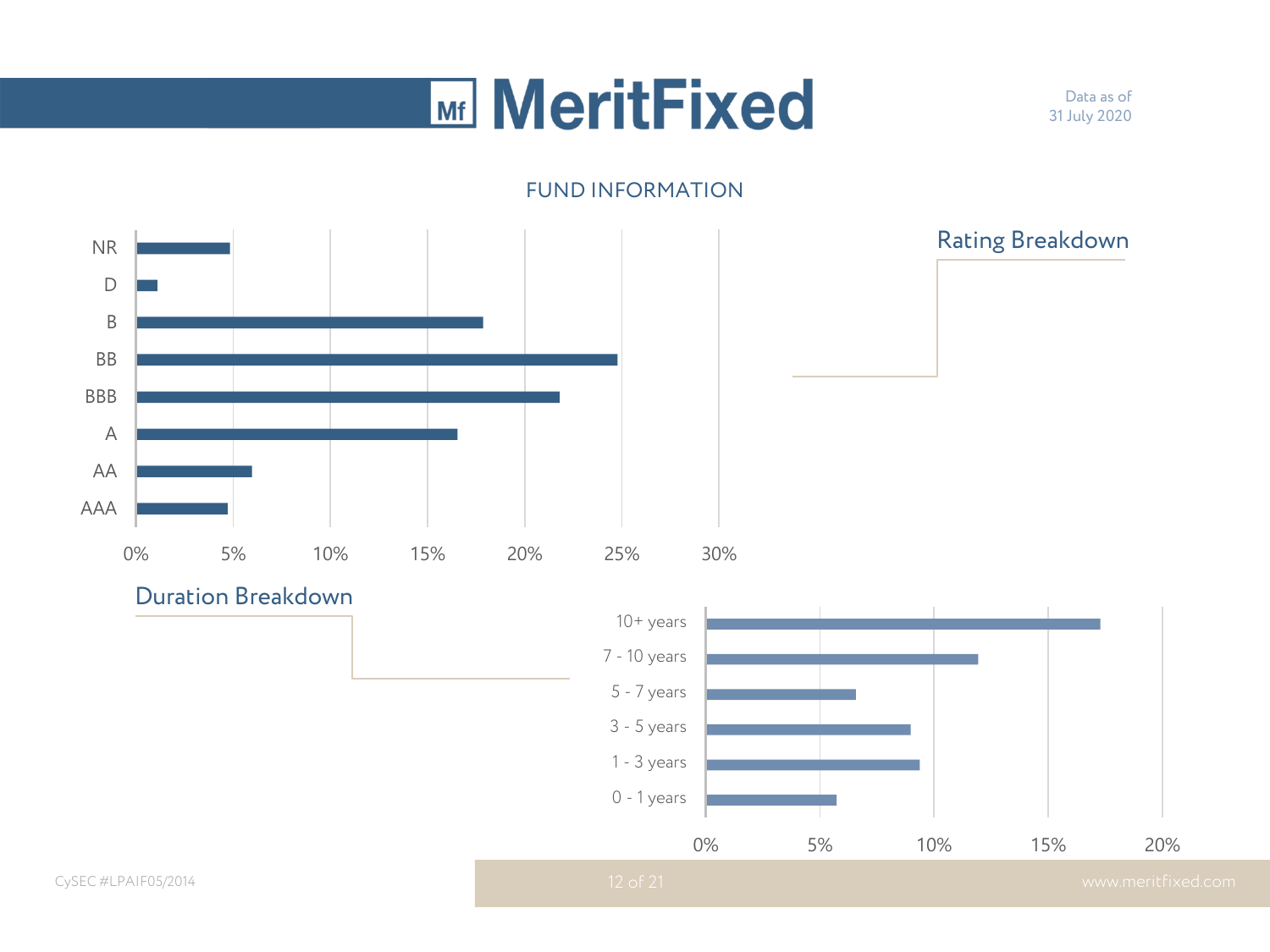Data as of 31 July 2020

### TOP 10 HOLDINGS

| Description                      | <b>Bloomberg</b><br><b>Ticker</b> | % of Total Fund |      |
|----------------------------------|-----------------------------------|-----------------|------|
| <b>AMERICAN EXPRESS CO stock</b> | AXP US                            |                 | 2.5% |
| DUPONT DE NEMOURS INC stock      | DD US                             |                 | 2.7% |
| Saudi Arabia sovereign bond      | KSA 41/204/22/60                  |                 | 3.1% |
| HELLENIC REPUBLIC Sovereign Bond | GGB 2 04/22/27                    |                 | 3.3% |
| BP PLC, Oil Company, LN Stock    | BP/LN                             |                 | 3.7% |
| Access Bank (NG), FI             | ACCESS 10 1/2 10/19/21            |                 | 4.0% |
| ROYAL DUTCH SHELL PLC-A SHS      | <b>RDSANA</b>                     |                 | 4.0% |
| US Treasury Bonds, FI            | T 2 3/8 05/15/29                  |                 | 4.7% |
| Cyprus Sovereign, FI             | CYPRUS 1 1/4 01/21/40             |                 | 5.4% |
| Greek Sovereign                  | GGB 17/8 02/04/35                 |                 |      |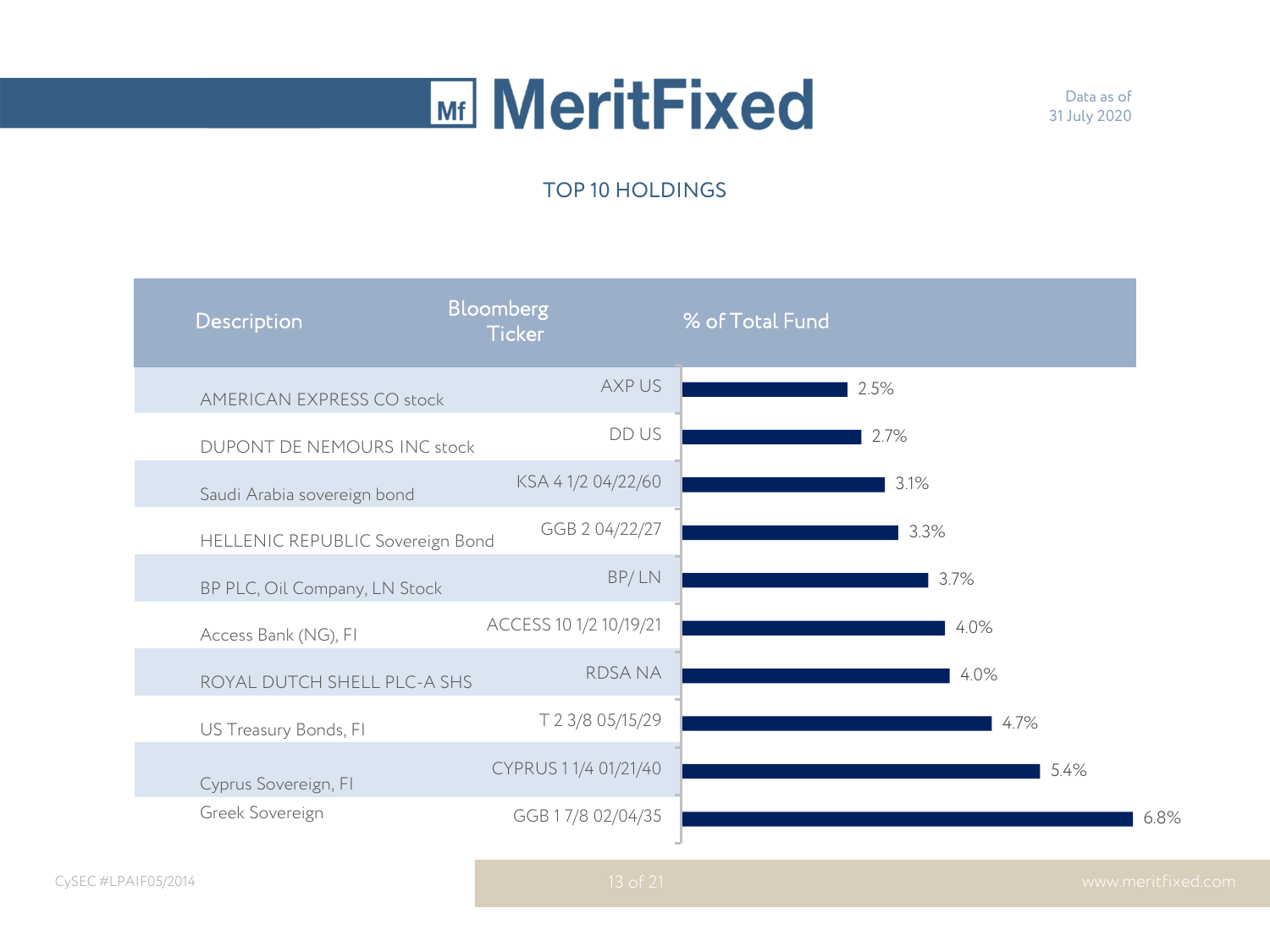Data as of 31 July 2020

### FEE STRUCTURE



\*Performance Fee: On each Valuation Day in a Performance Period, a Performance Fee is accrued for the account of the Manager in an amount equal to 15% of the increase in the Net Asset Value per Share determined as at such Valuation Day (before deduction of any accrued Performance Fees for such period) in excess of an annual Hurdle Rate of 3% compounded annually.

The Manager is entitled to an annual payment of Performance Fees, calculated as of the end of Performance period or at other times upon the redemption of Shares or dissolution of the Fund. Performance Fees paid to the Manager are calculated on the basis of unaudited data, are not refundable to the Fund, but may be subject to audit adjustments.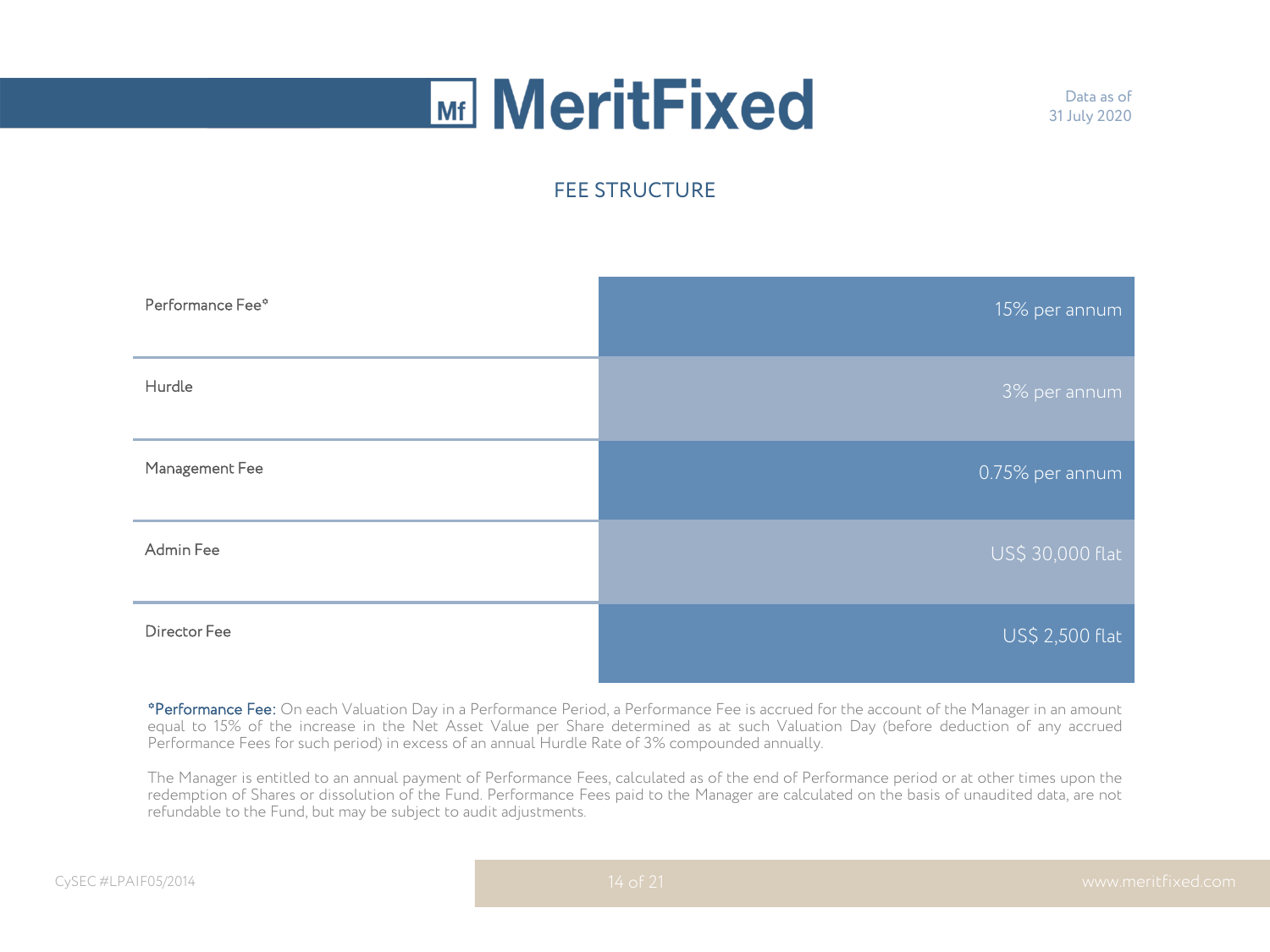#### TEAM MEMBERS



#### PORTFOLIO MANAGER

PERSELLA IOANNIDES has an MBA and an MS in Financial Engineering from Columbia University and a BS in Mathematics and Statistics from Bristol University. She spent three years as a risk manager for Morgan Stanley's institutional equity derivatives desk in New York. In 2007, Persella set up Meritkapital, an FCA and CySEC licensed investment firm with an initial focus on asset management and investment advice. Since, she has progressively grown the firm's product offerings to include proprietary trading, brokerage, custody and the underwriting business and has worked towards building the firm's global presence. Persella has developed the firm's niche in the Eurobond fixed income space, particularly in emerging markets including Russia and the CIS. Her strong relationships with large buy side funds are testament to the positioning of Meritkapital in its field of expertise.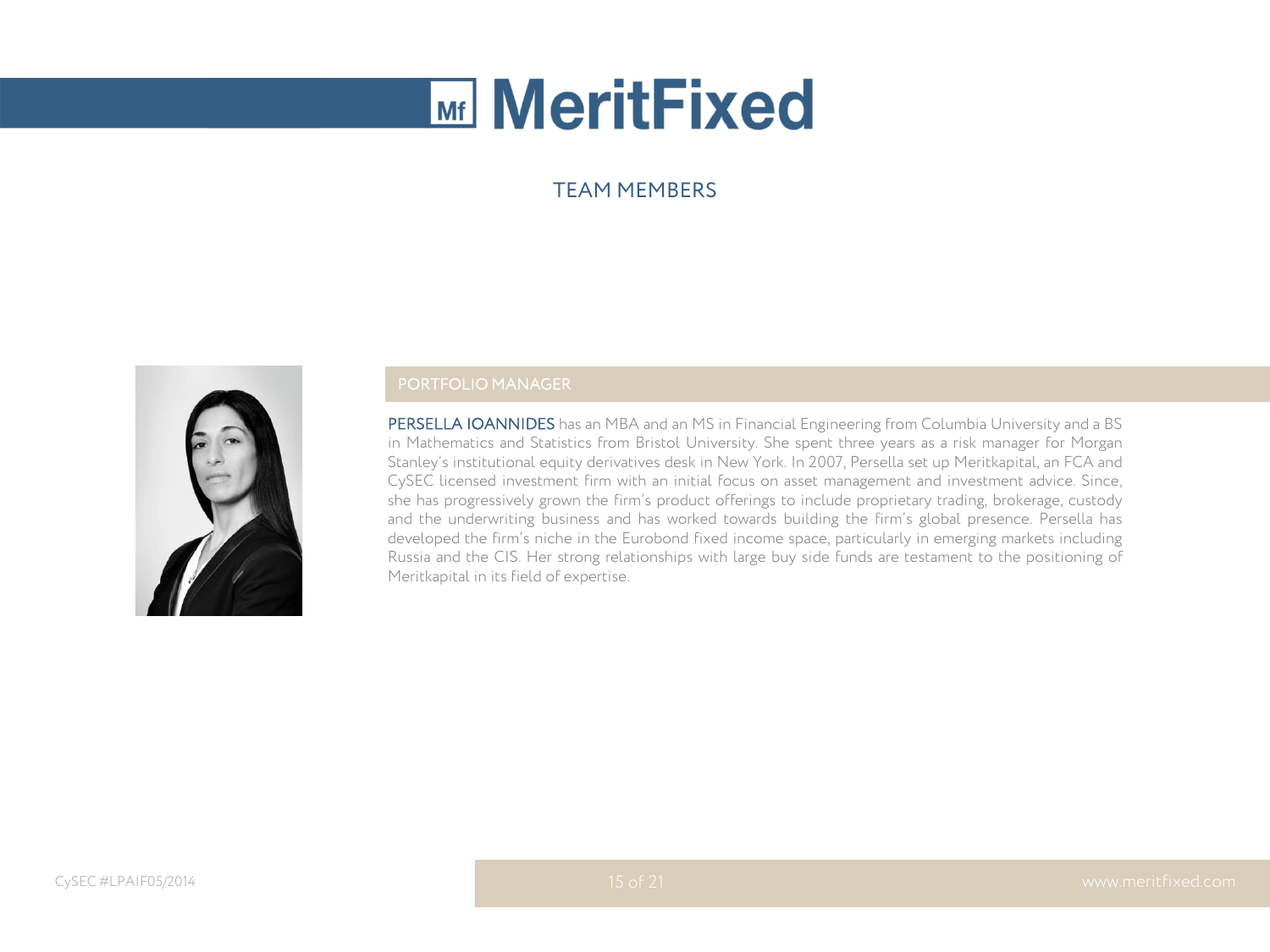### TEAM MEMBERS



#### INVESTOR RELATIONS

TATIANA KOZLOVA joined MeritKapital in 2013. Prior, she spent two years as a salesperson for Anixter, a Fortune 500 company focused on telecom & security. Tatiana has been instrumental in building the firm's sales desk, particularly in Russia and the CIS. In 2015, she led MeritKapital's involvement as co-underwriter on a Kazakh Eurobond issue of a subsidiary of "KazTransGas."; the deal was well publicized as it was the first issue to be denominated in Kazakh tenge and be settle-able in Euroclear. Tatiana has an undergraduate degree in Financial Management from Belgorod University of Cooperation, Economics and Law in Russia and holds the CySEC MOF exams, where she ranked in the top 10th percentile.



#### AML COMPLIANCE OFFICER

TARIRO TAKA holds a Bachelor of Laws Honours degree (LLBS) from the University of Zimbabwe. In 2016 she was registered as a legal practitioner, conveyancer and notary public by the High of Zimbabwe. Before j oining Meritkapital, she spent two years as an underwriter at Alliance, a company which focuses on in surance and financial services. Since joining Meritkapital Ltd Tariro has proven to be diligent, responsi ble and outstanding in both practical and theoretical application of the law. She has taken the lead in imple menting compliance projects including the Anti-money Laundering policies and procedures. She was appoi nted to be the Compliance Officer for Meritkapital Limited since passing the CySEC Advanced examinati ons.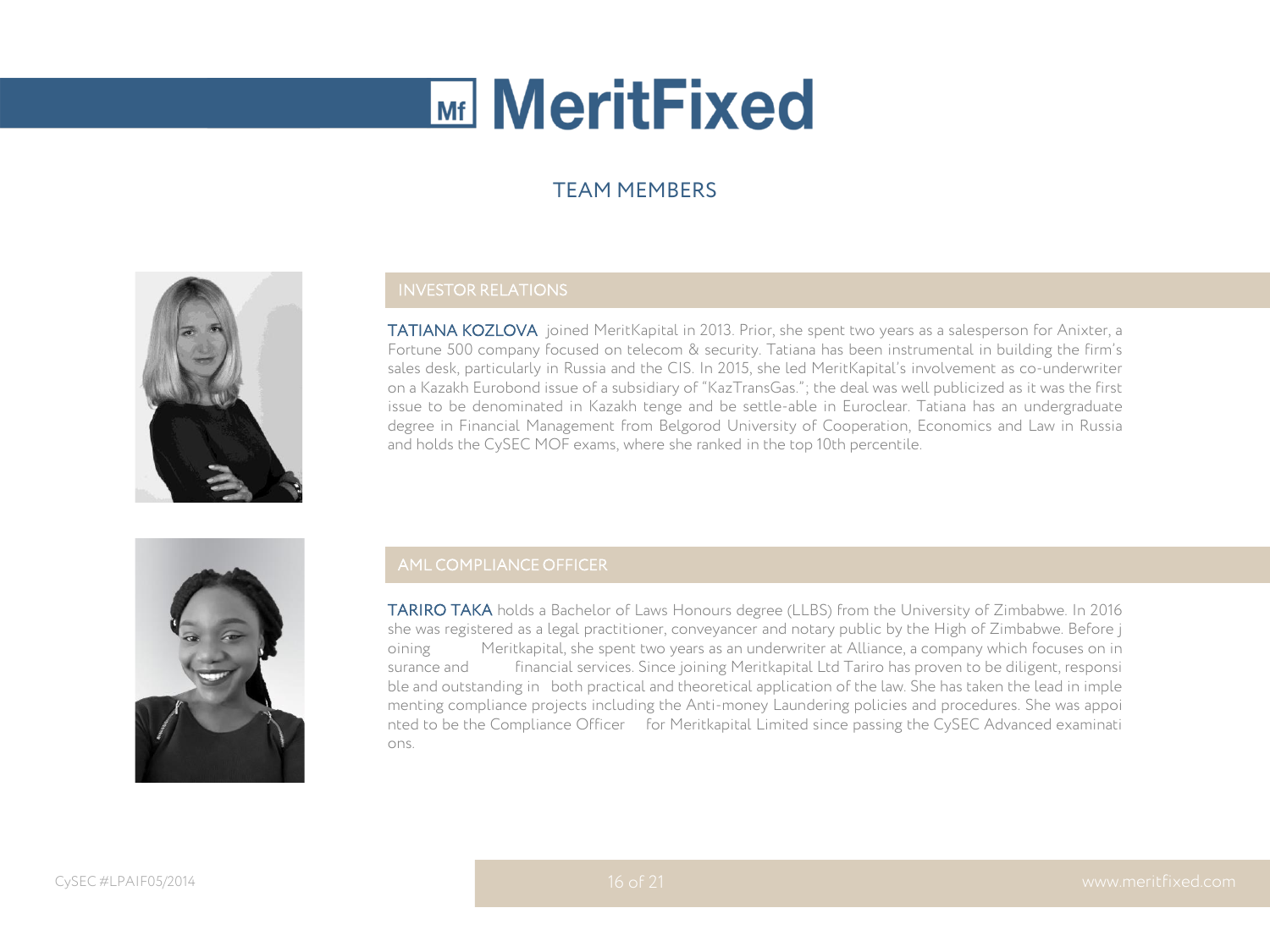### TEAM MEMBERS



#### DIRECTOR

HANNES BOECK began his career at Cleary, Gottlieb, Steen & Hamilton, New York, where he worked on the structuring of products and global activities of financial institutions and the tax and accounting treatment of derivatives. In '96 he joined Credit Suisse, London where he rose up the ranks to reach MD level and to lead the global Product Development unit which structured and marketed tax, regulatory and accounting motivated transactions covering all asset classes and clients. In 2004, he left Credit Suisse to coset up and lead Kupperstein, Vienna, an advisory business on balance sheet restructurings of financials institutions and other sizeable entities. Hannes holds graduate degrees in Economics and Computer Science and also in Law from the University of Vienna. He also holds an LLM in Taxation from NYU School of Law, New York which he attended as a Fulbright scholar.



#### **DIRECTOR**

EVANGELIA GEORGIOU is an Associate Director of DI Ross. During her 15 years in the accounting profess ion she has amassed a great deal of exposure to all aspects of complex accounting matters as well as an upto-date knowledge of the IFRS and their application. Evangelia specializes in dealing with large intern ational conglomerates and primarily deals with complex consolidation and merger engagement s that require conversion of local GAAP into IFRS, multi-currency reporting and translations, the purchase a nd sale of Treasury Shares and changes to Group structures. She joined our group in 2006 having been in t he audit and accounting profession since 2001. She is a Fellow Chartered Certified Accountant.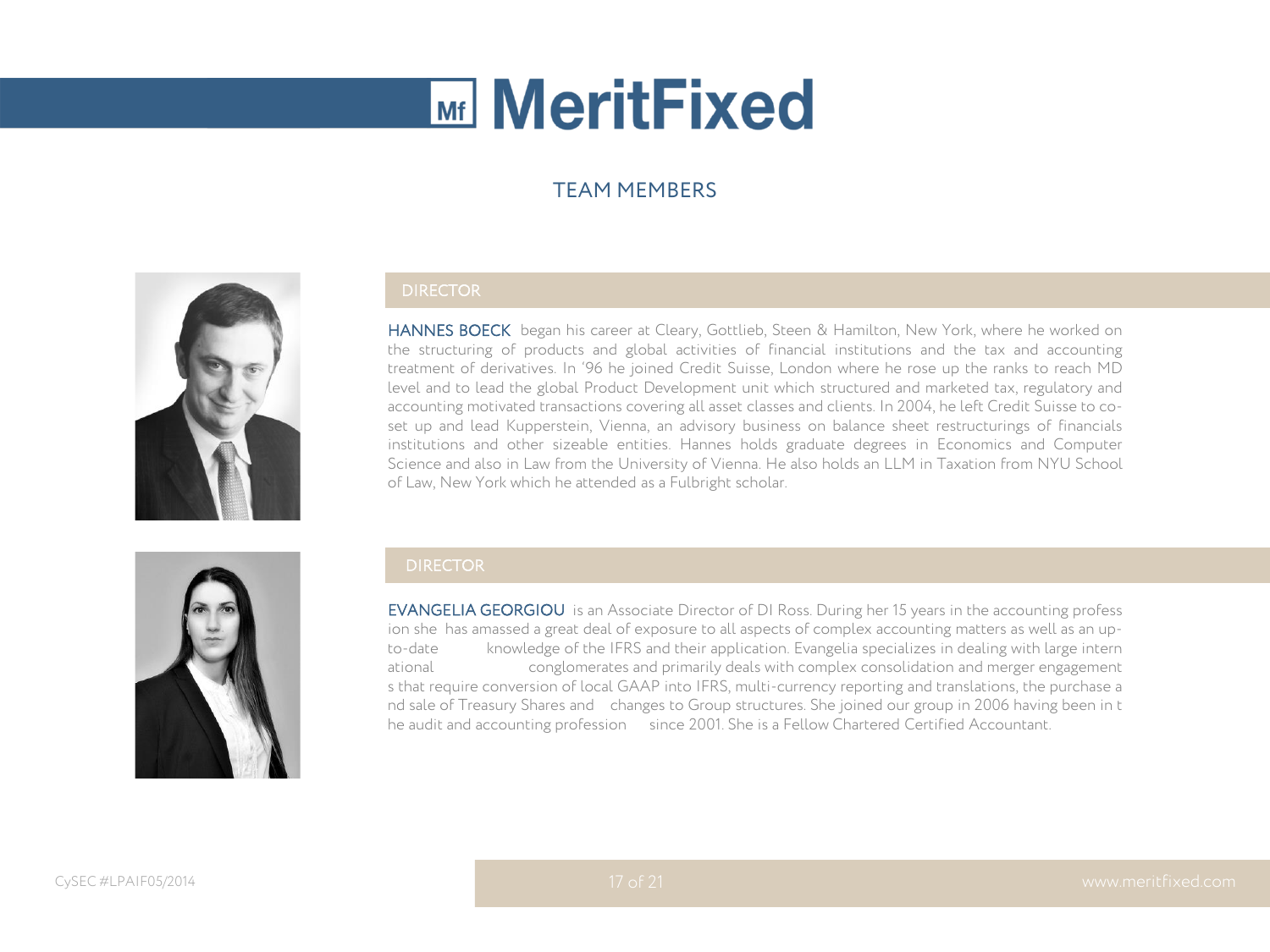### REGULATORY HIGHLIGHTS



- Merit Fixed Income Fund is registered as an open-ended Alternative Investments Fund with a limited number of persons;
- The legal basis for regulating the Fund is the Alternative Investment Funds Law 124(I)/2018;
- Falling under the EU regulation and supervision of the Cyprus Securities and Exchange Commission (CySEC)
- Marketed only to Professional or Well-Informed investors;
- Fully in line with latest EU Directives on asset management, transparency and investor protection.

### Tax Incentives for Foreign Investors

- No withholdings tax on dividends
- No taxation on redemption on units
- No deemed distribution restrictions or taxes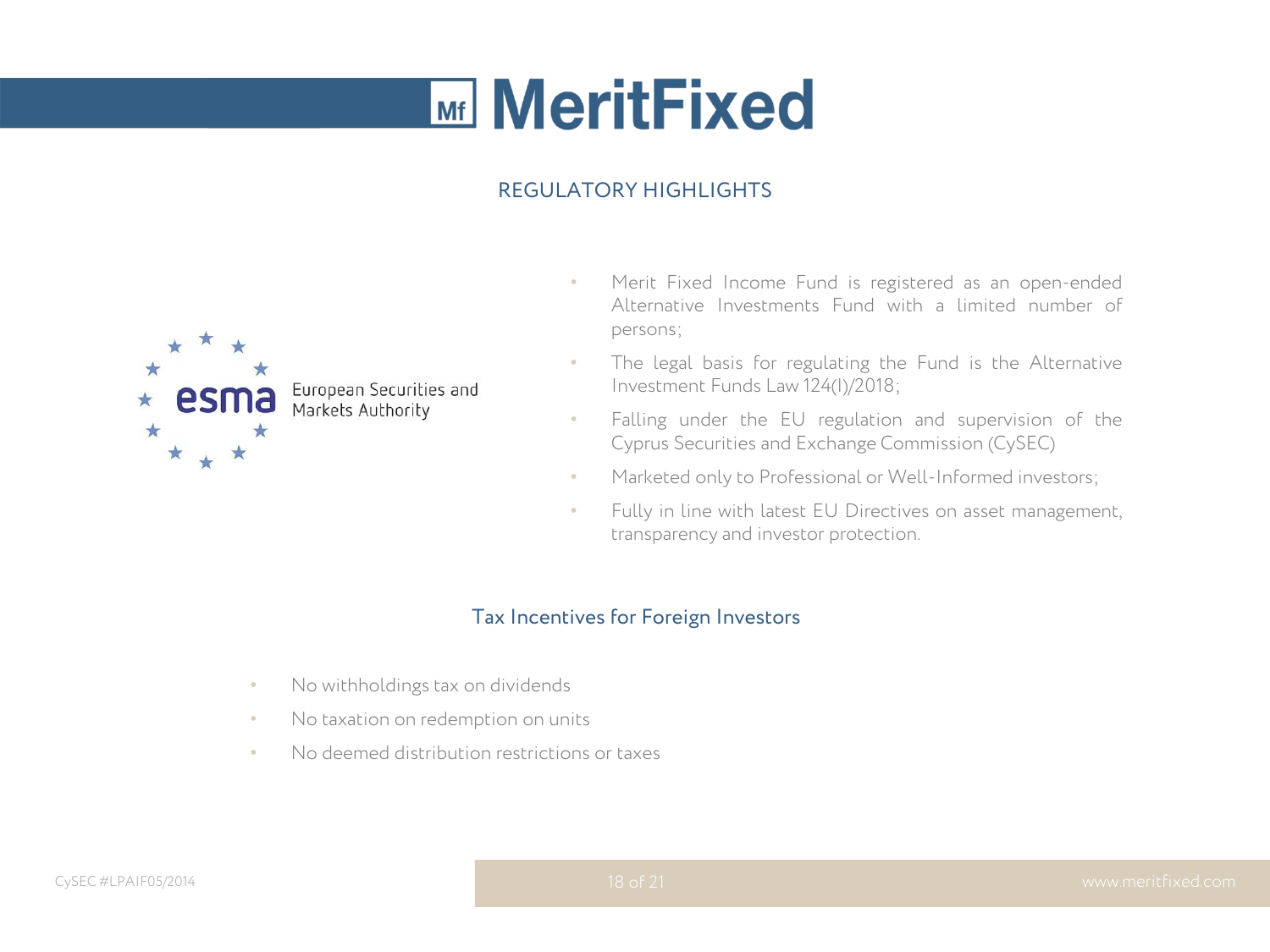### KEY ROLES

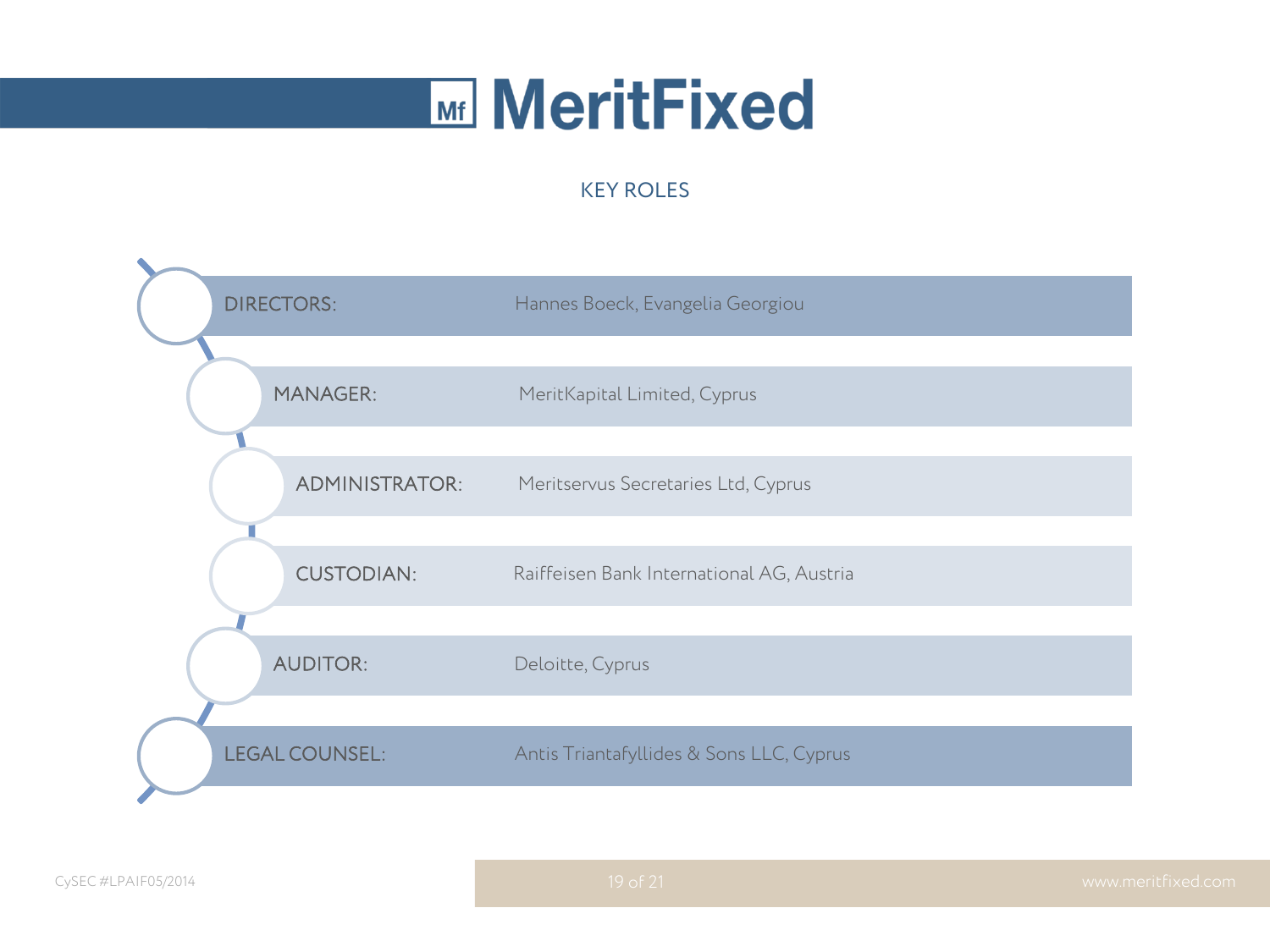#### DISCI AIMER

- Merit Fixed Income Fund Limited (the "Fund"), is reserved for professional and well-informed investors as defined by the Alternative Investment Funds Law n.131(I) of 2014 (the "Law") who, on the basis of the Offering Memorandum (the "Offering Memorandum") and the subscription agreement, should make their own assessment of the conditions of their participation in the Fund. It is the responsibility of participating investors, to determine whether the fund described in the Offering Memorandum is suitable to their expectations of performance and risk.
- The Fund operates as an Alternative Investment Fund with Limited Number of Persons according to the Law, regulated by the Cyprus Securities and Exchange Commission, license #LPAIF05/2014, in the legal form of a variable capital investment company. Prospective investors are not to construe the contents of the Offering Memorandum or any communication relating to this offering as investment, legal or tax advice. Each investor should, however, consult his own legal counsel, accountant and other professional adviser as to legal, tax and related matters concerning an investment in the Fund.
- The Offering Memorandum, the Memorandum & Articles of Association as well as the latest monthly report are available from the registered office of the Manager and from the Fund's administrator. An investment in the Fund involves financial risk and prospective investors are advised to read the Offering Memorandum carefully in its entirety.
- With respect to any quotation of expected returns throughout this Presentation or the Offering Memorandum, it must be noted that these are generated from part research and cannot be guaranteed. The value of an investment in the Fund may fluctuate. Forward looking statements by nature comprise risks and uncertainty since they are related to events and circumstances that may or may not occur or materialize in the future. Due to various risks and uncertainties, actual events or results, the actual performance of the Fund may differ materially from those reflected or contemplated in such forward looking statements.
- There can be no assurance that the Fund; investment objectives will be achieved and investment results may be achieved over time. Investment in the Fund is not intended on a complete investment program for any investor. Prospective investors should carefully consider if an investment in shares in the Fund is suitable for them in light of their circumstances and their resources.
- No application has been made to list the shares of the Fund on any stock exchange.
- Important: shares in the fund are offered solely on the basis of the information and representations contained in the Offering Memorandum and the documents specified therein, which are available for inspection at the Fund's registered office and no other information or representation relating thereto is authorized.